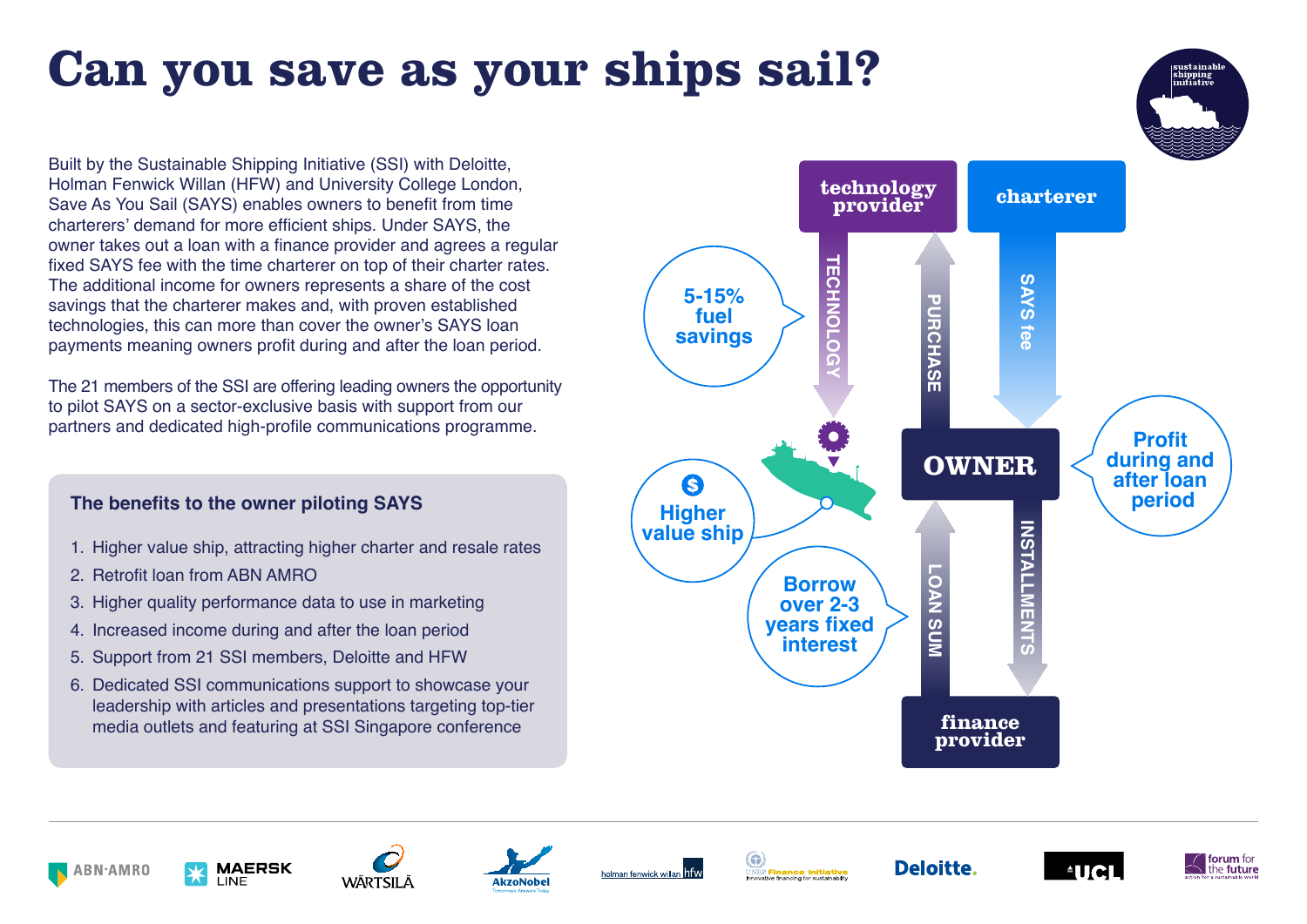#### **How SAYS works for owners**

With a Save As You Sail (SAYS) package, you agree a 'SAYS fee' with your charterer based on the expected fuel savings, which can be supported by past performance monitoring data. The SAYS fee is incorporated by a simple variation to the charter party agreement for the vessel. It can be included in future charters as well. Up to 80% of the upfront costs are covered by a loan, with the remainder (e.g. 20%) paid by you to the technology provider. Over two or three years, you pay back the loan plus the fixed-rate interest. This summary has details of two worked examples. Opposite shows a container vessel retrofitted with slow steaming upgrades and intelligence combustion. Overleaf shows a dry bulker retrofitted with technologies that can further increase efficiency when dry docking is an option.

#### **Why SAYS works**

- 1. Fuel bill payers are already realising 5-15% cost savings with pay back periods of less than two years on large numbers of ships
- 2. Latest research by University College London (UCL) supports the idea that informational or split incentive barriers are obstructing the adoption of energy efficient technologies on ships and that in most markets there a link between efficiency and charter rates and sale values
- 3. Bunker prices are high and sulphur regulations and global demand will push up prices
- 4. Moody's analysis shows that shipping companies are struggling to gain access to financing

To express interest in Save As You Sail, please contact **ssi@forumforthefuture.org**

#### **About the Sustainable Shipping Initiative**

The SSI is a 21-strong cross-industry group of companies that represents ship owners and charterers, shipbuilders, engineers and service providers, banking, insurance, and classification societies facilitated by global NGOs Forum for the Future and WWF. Working cooperatively at the global scale to tackle big sustainability issues the Members work to demonstrate that shipping can contribute to – and thrive in – a sustainable future.

For more information visit **www.ssi2040.org** 

### **Worked example 1: Slow steaming and intelligent combustion retrofitted to a container vessel**



shipping<br>nitiatiw

**finance provider**